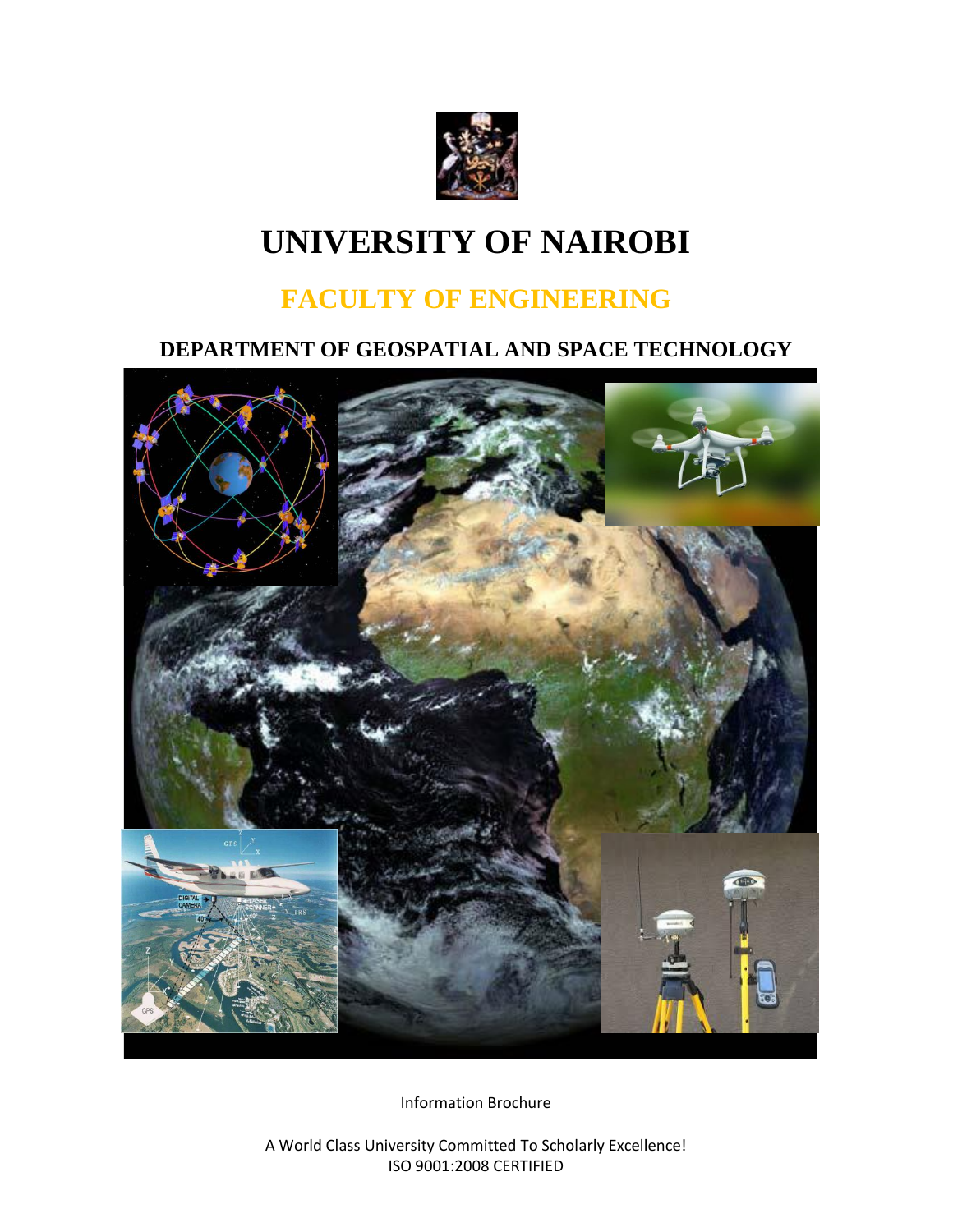#### **About Geospatial Engineering**

Geospatial Engineering is a professional discipline concerned with the measurement, analysis and graphic representation of dimensional geo-spatial relationships, as well as with design, construction, maintenance and the use of geospatial databases. It has roots in surveying and mapping and encompasses the following specializations; Geodesy, Land Surveying, Photogrammetry and Remote Sensing, Geo-information Systems, Cartography, Engineering and Hydrographic Surveying.

#### **Historical Background**

The Department of Geospatial and Space Technology began way back in early 1960's when it was called Department of Land Surveying. The focus then was very narrow but meeting the needs of this country in terms of producing graduates basically equipped to surveying land for purposes of issuing documents for land ownership. This was the period shortly after Kenya gained independence. The focus started changing and in the 1970's technological developments enriched surveying methods and in particular air photography. The Department then changed its name to capture this new trend and it became known as Department of Surveying and Photogrammetry. By the turn of the century, there was so much development in information technology and space based surveying methods which wildly widened the applications of geospatial products.

The Department carried out an intensive curriculum review that reflects the modern trends and addresses the current need of the market. We also introduced a new curriculum for our masters program which is the Master of Science in Geographical Information Systems. Our traditional masters in Surveying program is now under review. The Department hosts a modern GIS lab with planned modernization of its photogrammetric and field sections underway.

Our research activities have centered on the innovative field of GIS where we have been able to offer local solutions for the immediate problems in this country like minimizing tax evasion in rental income, fighting crime, athletics training, malaria control, flood control, telecommunication industry, among others. We have also kept our strength in our traditional field of geodesy and surveying as in contributing towards a local modern geospatial reference system and its maintenance.

With this vibrancy, our students have been able to find jobs in almost all sectors of our economy and overseas.

#### **Professional Recognition**

All our programs are accredited by the Land Surveyors Board (LSB) through the Institution of Surveyors of Kenya (ISK) and our graduates can be registered under the following Chapters

- Land Surveyors
- Engineering & Hydrographic Surveyors
- Geospatial Information Management Surveyors

The Department is pursuing accreditation by the Engineers Board of Kenya (EBK). Similarly the Royal Institute of Chartered Surveyors (RICS) has also shown interest in evaluating our program for validation; once this is concluded our graduates will have the option of seeking recognition by the RICS.

Information Brochure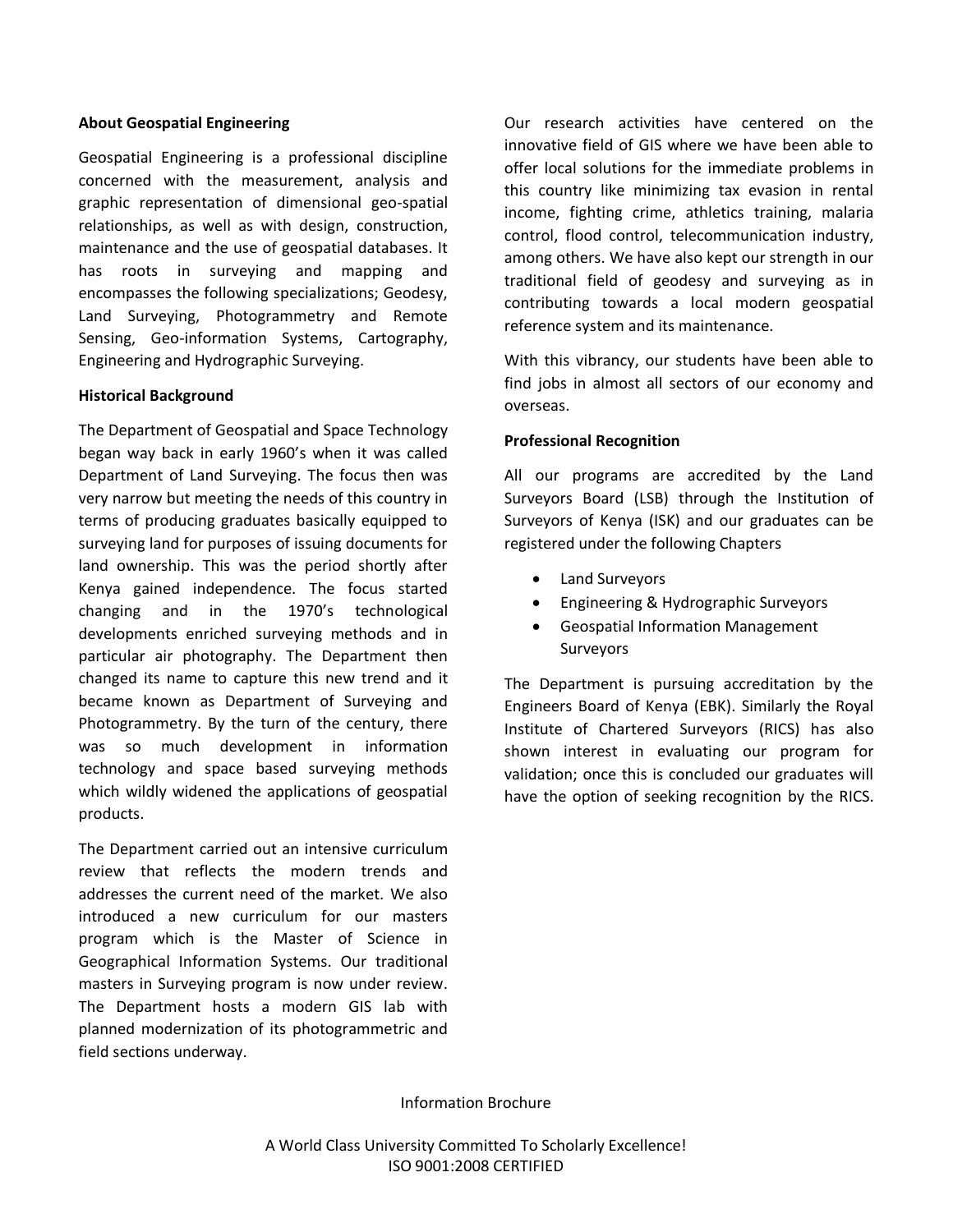#### **Vision**

To be committed to scholarly excellence, consistently producing competitive graduates equipped with the cutting edge technology in the field of geospatial engineering

#### **Mission**

To provide quality university education, training and research in the field of geospatial and space technology so as to produce internationally competitive geospatial engineers by equipping them with the necessary skills and knowledge through lectures, research, tutorials, practicals and field visits/industrial attachments.

#### **Programs Offered**

#### **Undergraduate**

Bachelor of Science in Geospatial Engineering

#### **Post Graduate**

- Master of Science in Geographical Information Systems
- Master of Science in Geospatial Engineering Under Review
- PhD in the above

#### **Admission Requirements**

#### **Bachelor of Science in Geospatial Engineering**

Minimum mean grade of C+ with a minimum C+ score in all of the following:

- Mathematics
- Physics and
- Chemistry
- Any group II or III or IV or V

Geography has also been considered in the past.

Course Duration: 5 academic years

#### **Master of Science in Geospatial Engineering**

Upper Second Class Honours in Geospatial Engineering or other equivalent qualification acceptable to the University Senate. Past experience may allow holders of Lower Second Class Honors to qualify.

Course Duration: 2 academic years

#### **Master of Science in Geographical Information System**

Upper Second Class Honors in any geo-information related field or other equivalent qualification acceptable to the University Senate. Past experience may allow holders of Lower Second Class Honors to qualify.

Course Duration: 2 academic years

#### **PhD in Geographic Information Systems**

A Master of Science degree in Geospatial Engineering or any other equivalent qualification acceptable to the University Senate.

Course Duration: 3 academic years

#### **PhD in Geospatial Engneering**

A Master of Science degree in Geospatial Engineering or any other equivalent qualification acceptable to the University Senate.

Course Duration: 3 academic years

#### **Fees structure: Self Sponsored Students**

#### **Undergraduate:**

| <b>LEVEL</b>       | <b>SEMESTER</b> | <b>SEMESTER</b> | <b>YEARLY</b> |
|--------------------|-----------------|-----------------|---------------|
| OЕ                 | 1               | 2               | <b>TOTAL</b>  |
| <b>STUDY</b>       |                 |                 |               |
| Level One          | 233,750         | 207,250         | 441,000       |
| Level Two          | 228,750         | 207,250         | 436,000       |
| Level              | 229,250         | 207,750         | 437,000       |
| Three              |                 |                 |               |
| Level Four         | 229,750         | 208,250         | 438,000       |
| Level Five         | 228,750         | 207,250         | 436,000       |
| <b>GRAND TOTAL</b> |                 |                 | 2,188,000     |

Note:

- *The fees does not include the cost of books or accommodation*
- *Foreign students outside the East African Community pay additional 25%.*

Information Brochure

A World Class University Committed To Scholarly Excellence! ISO 9001:2008 CERTIFIED